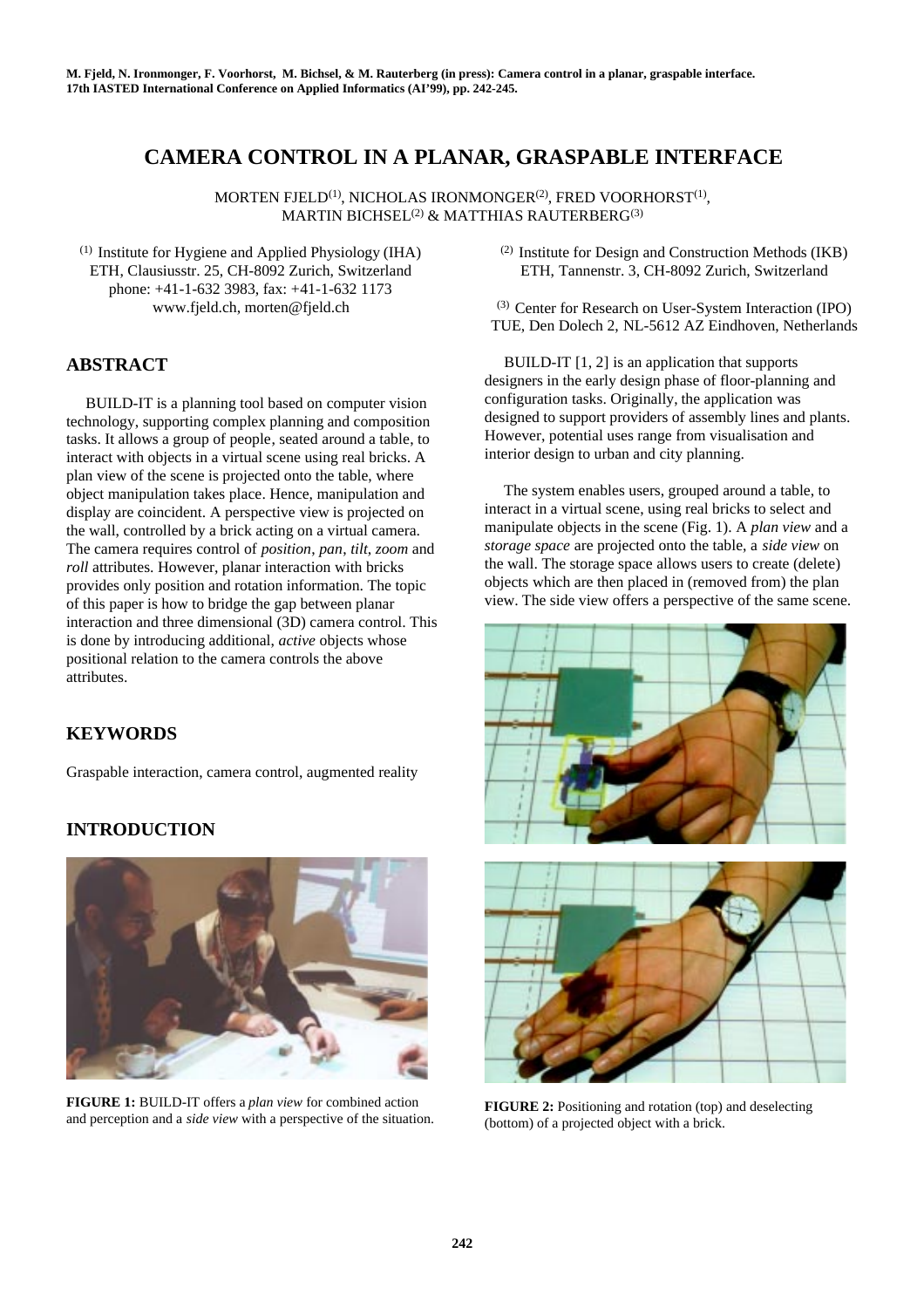#### **M. Fjeld, N. Ironmonger, F. Voorhorst, M. Bichsel, & M. Rauterberg (in press): Camera control in a planar, graspable interface. 17th IASTED International Conference on Applied Informatics (AI'99), pp. 242-245.**

 The basic characteristics of the systems are as follows (Fig. 2). Users select an object by putting a brick at the object position. The object can be positioned, rotated and fixed by simple brick manipulation. As soon as the brick is covered, the object is deselected and stays put. To allow for bi-manual interaction and for multiple user operation, the system supports multi-brick interaction. Graphical display is based on the class library MET++ [3]. 3D objects come from a Computer Aided Design system to BUILD-IT using Virtual Reality Modelling Language (VRML).

 Some basic issues of two-dimensional, brick-based interaction were already explored [4]. The innovation of BUILD-IT, is that the objects are part of a 3D scene. Hence, the topic of this paper is how to bridge the gap between planar interaction and navigation in a 3D scene.

#### **FROM SIMPLE CAMERA CONTROL TO THE EYECATCHER OBJECT**



**FIGURE 3:** The camera object sets the side view. *Travelling* and *pan* are set by brick positioning and rotation.

 A virtual camera, situated in the plan view, sets the side view (Fig. 3). Simple camera control can be performed using one brick only. Hence, *travelling* (lateral placement) is set by brick positioning, *pan* (orientation) by rotation of the brick. There can be one or many cameras in the plan view, but only one is effective at a time. The *effective* camera is the one that was manipulated most recently.

 To offer users complete camera control, including *tilt* (slope of line of sight), *zoom* (field of view) and *roll* (rotation around line of sight) [5], it is necessary to overcome the limitations of planar interaction. These limitations are that a brick only provides its position and rotation in the x-y plane.

 One strategy which was considered is the use of a specialised brick modelling a real object with added properties. This would require extending the properties sensed by the computer vision input. Since we want to explore software solutions, this approach was not pursued.

 Instead the strategy used was to introduce *active*, virtual objects. Active objects feature *intelligent* behaviour and support *complex operations*. They do not have real-world analogues, but are *synthetic*. They only exist during the operation they support, so they are *transient*. In the following, we show an example of how the specific need for camera control led to an active object.

 An active object, the EyeCatcher, was realised. With this object, camera attributes depend on the positional relation between camera and object. The EyeCatcher is offered in the storage space (Fig. 4). Using one, or two, instances of this object, it is possible to control the following attributes of the effective camera: *pan*, *tilt*, *zoom* and *roll* (Fig. 5). The pan angle controlled by an EyeCatcher overrides the pan angle set by simple camera control. EyeCatcher orientation has not been given any function so far.





**FIGURE 4:** Camera, EyeCatcher and other objects are situated in the storage space, left, whereas the plan view with placed cameras and objects is to the right (top). New instances are created by picking an object and placing it into the plan view (bottom).



**FIGURE 5:** Using one or two instances of the EyeCatcher object makes it possible to set *pan*, *tilt*, *zoom* (not shown) and *roll*.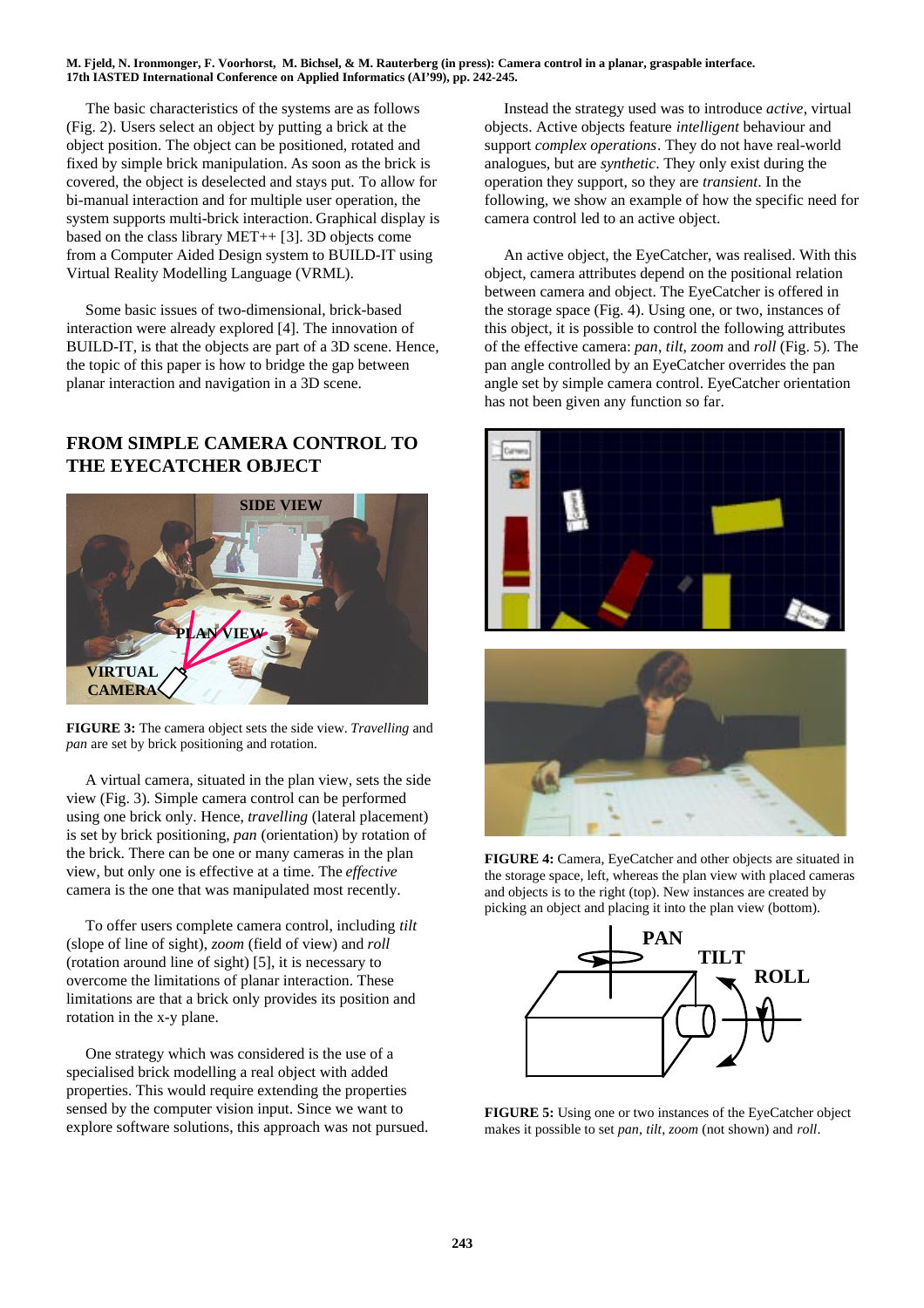**M. Fjeld, N. Ironmonger, F. Voorhorst, M. Bichsel, & M. Rauterberg (in press): Camera control in a planar, graspable interface. 17th IASTED International Conference on Applied Informatics (AI'99), pp. 242-245.**

#### **USING ONE EYECATCHER**

 The *pan* and the *tilt* angles (Fig. 6) are specified so that the EyeCatcher is kept in the centre of the side view (Fig. 7). Since the EyeCatcher normally is situated at *groundlevel* in the virtual scene and the camera at *eye-level* (1.6 m above the ground), the camera will tilt downwards. What happens when an EyeCatcher is put onto other objects is discussed below.



**FIGURE 6:** Schematic drawing of pan and tilt.





**FIGURE 7:** Using one EyeCatcher and one brick. Side view (top) and plan view (bottom).

#### **USING TWO EYECATCHERS**

 The *pan* and the *tilt* angles are specified so that the midpoint between the EyeCatchers is kept in the centre of the side view (Fig. 9). The *zoom* angle is specified so that the EyeCatchers are situated at the side view edges (Figs. 8 and 9).The *roll* angle is specified so that the EyeCatchers, as seen in the side view, are connected by a horizontal line.



**FIGURE 8:** Schematic drawing of zoom and roll.





**FIGURE 9:** Using two EyeCatchers and two bricks. Side view (top) and plan view (bottom).